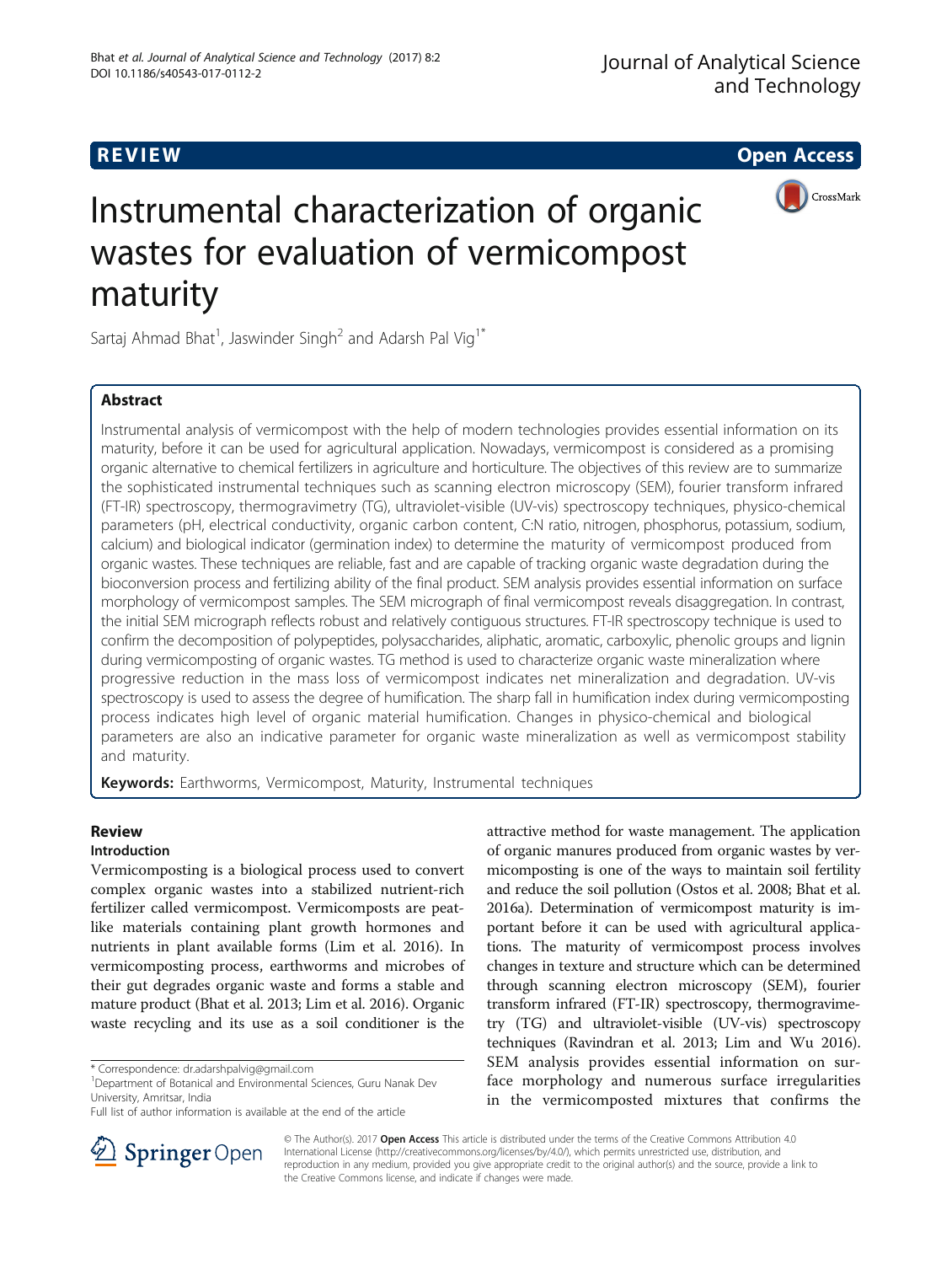maturity and degradation of waste by earthworms (Bhat et al. [2014, 2015a\)](#page-9-0). The final vermicomposted mixtures revealed a more fragmented texture than initial waste mixtures. FT-IR spectroscopy technique is used to confirm the decomposition of several functional groups. In FT-IR spectrum, the presence or absence of several absorbance bands in the functional groups indicates the mineralization process (Gupta and Garg [2009](#page-10-0)). In FT-IR spectroscopy, the evaluation process is based on changes in the relative intensity of bands (Lim and Wu [2016\)](#page-10-0) and thus can be a reliable technique for evaluation of its maturity. TG analysis is used to characterize mineralization of organic wastes. The TG curves provide complete information on loss of mass, mineralization and decomposition of organic waste under different temperatures (Ravindran et al. [2013](#page-10-0)). UV-vis spectroscopy determines the maturity of any substrate by assessing the rate of humification. Sharp reduction in the humification index and degradation of complex aromatic compounds confirms the maturity of the vermicompost (Lim and wu [2015](#page-10-0)). These techniques are reliable, fast and are capable of tracking organic waste degradation during the vermicomposting process. During the process of vermicomposting, physico-chemical (pH, electrical conductivity, organic carbon content, C:N ratio, nitrogen, phosphorus, potassium, sodium, calcium) and biological parameters (germination index) also depicts biochemical changes in the organic wastes and shows rapid mineralization and decomposition rate of the final feedstock (Majlessi et al. [2012](#page-10-0); Bhat et al. [2015a](#page-9-0), [2016b, c\)](#page-9-0). The land-applied immature compost/ vermicompost can give rise to a serious N-deficiency in crops (Chikae et al. [2006;](#page-9-0) Komilis and Tziouvaras [2009](#page-10-0)). Addition of immature compost/vermicompost can inhibit the plant growth by the production of phytotoxic substances (Gomez-Brandon et al. [2008\)](#page-10-0). Thus, the present review article will focus on instrumental techniques such as SEM, FT-IR, TG, UV-vis spectroscopy and physicochemical parameters (pH, electrical conductivity, organic carbon content, C:N ratio, nitrogen, phosphorus, potassium, sodium, calcium) used to determine the maturity of vermicompost and bio-transforming wastes into manure. Use of instrumental techniques, its procedure, advantages and limitations are discussed here.

# Sample analysis procedure SEM analysis

SEM is a powerful magnification technique that utilizes focused beams of electrons to obtain surface information. SEM analysis provides essential information on surface morphology of vermicompost and control samples. Earthworms grind the feed mixtures, and further action by microbes and enzymes in the earthworm gut disaggregates the substrates. SEM micrographs (Fig. 1) of final vermicomposted mixtures reveal the presence of greater number of surface changes, which indicates biodegradation and mineralization of waste by the earthworms (Bhat et al. [2015a\)](#page-9-0).

#### Procedure

The initial and final dried vermicomposted samples are fixed on a circular metallic sample holder by using

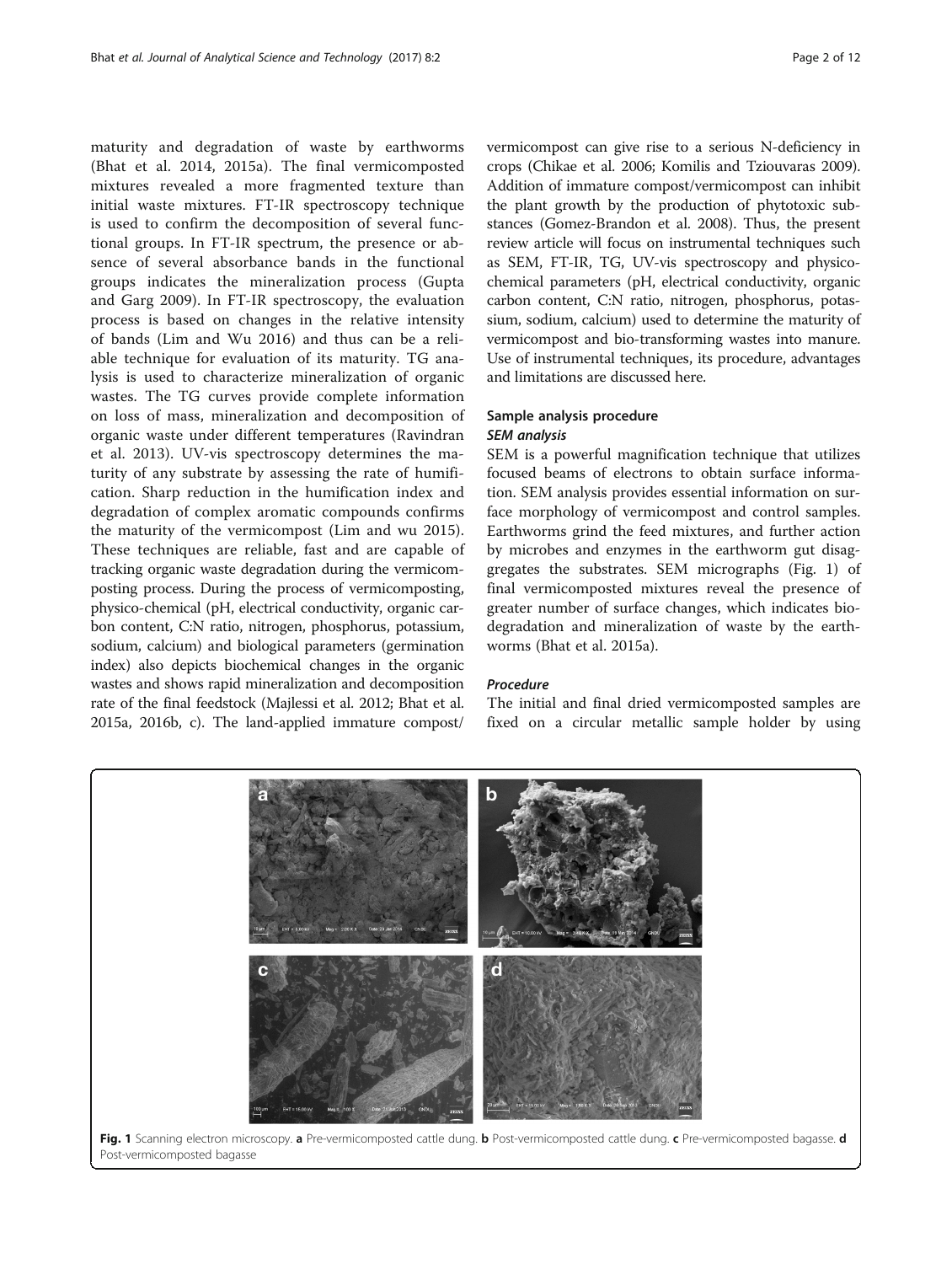double-sided adhesive tape and then the samples are coated with gold using sputter coater for clear visibility of picture, followed by micrographs of surface texture at different magnifications of SEM (Bhat et al. [2015a, b](#page-9-0)).

#### Advantages and limitations

The high-resolution micrographs produced by SEM provide morphological, topographical and compositional information of any material that makes them invaluable in a variety of science and technology applications. SEM technique can examine and evaluate surface fractures, microstructures, surface contaminations and spatial variations in chemical compositions and can identify crystalline structures. It is an important technique for the judgement of the physical changes in the texture during the vermicomposting process. SEM micrographs are found to be very significant and economic for the evaluation of vermicompost maturity and stability. It can also measure surface area of the vermicompost.

SEM technique is expensive and must be free of any possible magnetic or electric interference. SEM requires special training to operate as well as sample preparation. In addition, SEM is only limited to solid and inorganic samples.

#### FT-IR spectroscopy analysis

FT-IR spectroscopy technique is used to confirm the decomposition of polypeptides, polysaccharides, aliphatic, aromatic, carboxylic, phenolic groups and lignin during vermicomposting process. FT-IR spectrum of initial and final vermicomposted samples are generally obtained in the mid-infrared area range of 4000–400 cm−<sup>1</sup> . It is one of the most reliable techniques for determination of vermicompost maturity. The different peaks/values show the presence or decomposition of their group in the sample. The FT-IR interpretation of numerous studies is shown in Table 1.

#### Procedure

About 1 mg sample with 100 mg potassium bromide (KBr) are mixed and pressed into a pellet at a pressure of 1 MPa (megapascal). The pellets are about 1 mm in thickness and 10 mm in diameter. The different bands are analyzed to quantify the bioremediation process (Ravindran et al. [2013;](#page-10-0) Lim and Wu [2016\)](#page-10-0).

#### Advantages and limitations

FT-IR spectroscopy is used to study compost/vermicompost without any chemical treatment likely to cause unsuitable reactions. This technique is simple, quick, highly sensitive and informative for evaluation of vermicompost maturity and stability. Solids, liquids as well as gas can be analyzed with FT-IR spectroscopy and is environment friendly as it produces remarkably less waste.

| Page 3 of 12 |  |  |  |  |
|--------------|--|--|--|--|
|--------------|--|--|--|--|

#### Table 1 Assigned values for different peaks in FT-IR

| Wave number/cm <sup>-1</sup> | Vibration                               | Functional group                                         |
|------------------------------|-----------------------------------------|----------------------------------------------------------|
| 3300-3500                    | O-H stretch                             | Phenols and carboxylic<br>groups                         |
| 3180-3090                    | $NH2$ strech                            | Primary amides                                           |
| 2925-2850                    | C-H stretch                             | Aliphatic methylene groups<br>of lipids and fats         |
| 2590-2560                    | S-H stretch                             | Thiol group                                              |
| 1740-1720                    | $C = 0$                                 | Aldehyde, ketone, carboxylic<br>acids and esters         |
| 1655-1640                    | $C = 0$<br>$C = C$                      | Amide I, carboxylates<br>Aromatic ring modes,<br>alkenes |
| 1570-1550                    | N-H deformation<br>and $C=N$ stretch    | Amides II                                                |
| 1515-1510                    | Aromatic C=C<br>stretch                 | Lignin                                                   |
| 1421-1410                    | COO <sup>-</sup> stretch<br>C-N stretch | Carboxylic acids<br>Amide III                            |
| 1384                         | N-O stretch                             | Nitrate band                                             |
| 1320                         | C-N stretch                             | Aromatic primary and<br>secondary amines                 |
| 1000-1100                    | C-O stretch<br>Si-O stretch             | Polysaccharides<br>Clay minerals                         |
| 875                          | C-O out of plane                        | Carbonate                                                |
| 850-750                      | $NH2$ out of plane                      | Primary amine group                                      |
| 750-700                      | N-H wag                                 | Secondary amine group                                    |
| 680-610                      | S-O bends                               | Inorganic sulphates                                      |

Source: Grube et al. ([2006\)](#page-10-0); Smidt and Meissl ([2007](#page-10-0)); Deka et al. ([2011](#page-9-0)); Lv et al. ([2013\)](#page-10-0); Ravindran et al. [\(2013\)](#page-10-0)

The disappearance or the appearance of new bands in the FT-IR spectroscopy provides essential information about the organic matter evolution and its interaction with heavy metals present in wastes. FT-IR spectroscopy can easily indentify organic and inorganic compounds.

FT-IR spectroscopy is a single beam technique. It cannot detect atoms or monoatomic ions. It is impossible to measure the level of an element in a substance, unless it is present as a part of a molecule whose spectrum can be detected.

#### TG analysis

TG is a technique in which sample weight is measured as a function of temperature (Plante et al. [2009](#page-10-0)). It provides essential information on loss of mass, mineralization and decomposition of organic waste under different temperatures. The loss of mass is measured between the inflection points of the TG curve (Karathanasis and Harris [1994](#page-10-0)). The progressive reduction in the mass loss during the process of vermicomposting indicates net mineralization and degradation. The final vermicomposts have lower mass loss as compared to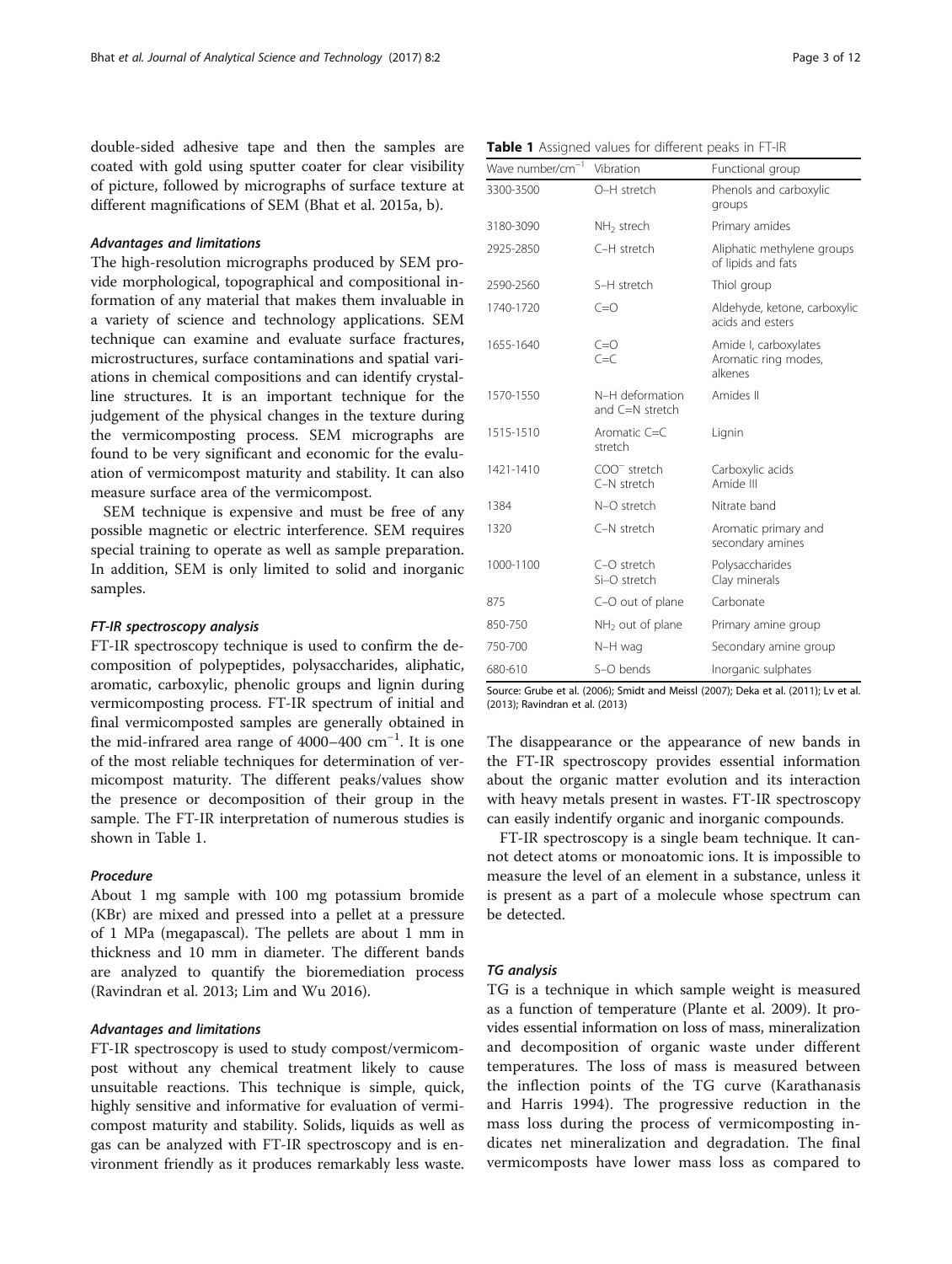the pre-vermicompost waste which indicates higher maturity of vermicompost.

#### Procedure

About 50 mg sample is crushed in an agate mortar. The samples are then sieved to ≤2-mm pore size and analyzed for TG analysis. TG analysis is generally performed in the temperature range of 30 to 1200 °C under heating rate of 10 °C/min. The pressure is always maintained at 101 kPa (kilopascal) (Ravindran et al. [2008](#page-10-0), [2013](#page-10-0)).

#### Advantages and limitations

The main use of TG analysis includes measurement of a compost/vermicompost's thermal stability and composition. We can evaluate the degree of maturation and stabilization of compost/vermicompost without extraction and fragmentation procedures to isolate humic-like substances. This technique is quite inexpensive, rapid, information rich, require little sample preparation and can give reproducible results.

TG analysis requires knowledge of the sample to relate loss of weight to decompositions.

#### UV-vis spectroscopy analysis

In vermicomposting, UV-vis spectroscopy analysis is used to assess the degree of humification which is often called as humification index  $(Q_{4/6})$ . Humification is the decomposition and breakdown of organic material. Humification index value of less than 5 indicates higher humification of organic material (Ravindran et al. [2013\)](#page-10-0). A lower value of humification index reflects a high level of aromatic condensation which indicates a high degree of organic matter humification (transformation of organic matter into humus).

#### Procedure

The degree of humification in initial and final vermicompost is determined by the method of Zbytniewski and Buszewski [\(2005\)](#page-11-0). One gram of initial and final vermicompost are taken separately in a 250-mL polyethylene flask and extracted with 50 mL of 0.5 M NaOH by shaking for 2 h. The contents of each flask were left undisturbed overnight, and the suspension was centrifuged at 3000 rpm for 25 min. The absorbance (A) of each supernatant is measured at 472 nm (A472) and 664 nm (A664). The degree of humification is calculated by the absorbance ratio  $Q_{4/6} = A_{472}/A_{664}$ .

#### Advantages and limitations

UV-vis Spectroscopy is fast, simple and inexpensive method to determine the degree of humification during the vermicomposting process. The absorption spectra of alkalisoluble humic substances are widely used for maturity determination in final vermicompost. The concentration of aromatic compounds generally increases during the humification process.

UV-vis spectroscopy technique requires frequent calibrations to retain the accuracy and precision of the instrument.

#### Physico-chemical analysis

About 25 g of each sample is kept to perform different physico-chemical analysis before and after vermicomposting. The samples are air dried and crushed to fine powder by a grinder and stored in airtight plastic packets. The powdered samples are subjected to physico-chemical parameters as follows.

#### pH and electrical conductivity (EC)

A suspension is made in a flask by mixing sample with double distilled water (1:10  $w/v$ ). The suspension is shaken over a shaker for 40 min. The supernatant are taken out and analyzed for pH and EC. The pH meter and EC meter should be calibrated prior to its use. Vermicomposts of pH 6–8.5 and EC value of below 4.0 mScm<sup>-1</sup> are excellent for agricultural soils.

#### Organic carbon (OC)

Dry combustion method of Nelson and Sommers ([1982](#page-10-0)) is used for determining the OC. A weight of 500 mg of air-dried sample (<2 mm) was transferred into the preweighted china crucible. The samples are ignited in a muffle furnace at 550 °C for 60 min. The furnace is allowed to cool, and the ash produced is weighed again. OC is calculated from the below given formula.

$$
Ash \ \% = \frac{Weight \ of \ sample \ left \ after \ ignition \ (ash)}{\text{Weight of sample taken}} \times 100
$$

Organic carbon percentage 
$$
(\%) = \frac{100-\text{ash percentage}}{1.724}
$$

where 1.724 is the conversion factor

#### Wakley-Black titration method for organic carbon

This method involves a wet combustion of organic matter with a mixture of potassium dichromate and sulphuric acid at about 125 °C. To compensate for incomplete destruction, an empirical factor 1.3 (correction factor) is applied in calculation of the result (Walkley and Black [1934](#page-11-0)).

Procedure: In 1 g of sample, add 10 ml of dichromate solution and 20 ml concentrated sulphuric acid and allow to stand for 30 min. Add 250 ml distilled water and 10 ml of phosphoric acid and allow to cool. Add 1 ml indicator and titrate with ferrous sulphate solution. The colour changes to purple and end result with green. Calculations: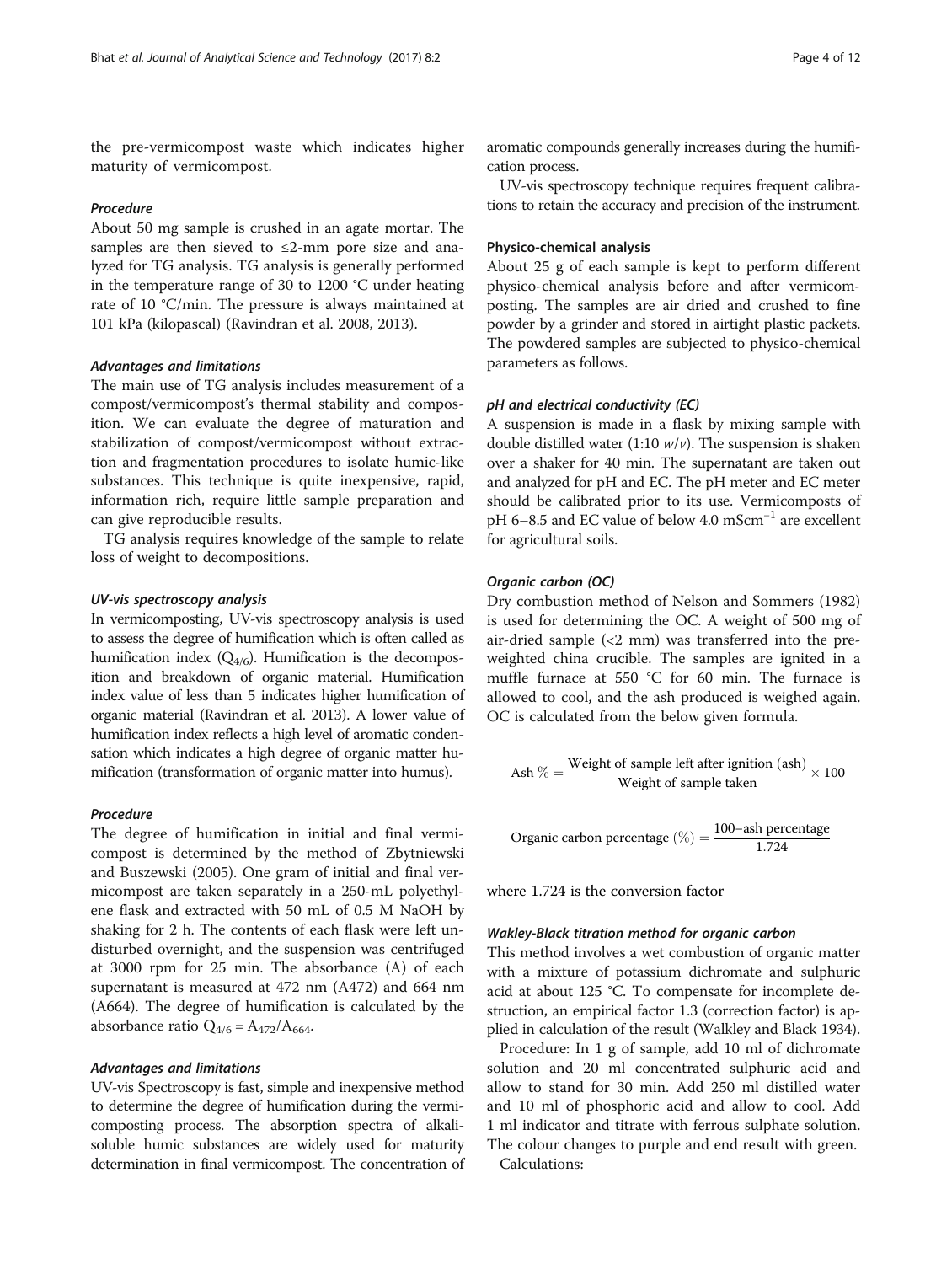$$
OC(\%) = M \times \frac{\nu_1 - \nu_2}{s} \times 0.39 \times mcf
$$

M Molarity of ferrous sulphate solution

 $V_1$  milliliter of ferrous sulphate solution required for blank  $V_2$  milliliter of ferrous sulphate solution required for sample

S weight of sample taken

0.39  $3 \times 10^{-3} \times 100\% \times 1.3$  (where 3 is equivalent weight of carbon, 1.3 is compensation factor)

Mcf moisture correction factor

After this, you can also calculate

$$
\% \text{ Organic Matter} = 2 \times \% \text{OC}
$$

#### Nitrogen (N)

N is determined by micro-Kjeldhal method (Bremner and Mulvaney [1982](#page-9-0)).

Air dried sample (0.5 g) is taken into 100-ml digestion flask along with 10 ml of digestion acid mixture (1 g digestion mixture  $(K_2SO_4: CuSO_4$  and  $SeO_2$  in the ratio of 10:4:1) in 10 ml concentrated sulphuric acid). Initially (about 30 min), this flask is heated at low temperature until the contents became light yellow green. The digest is cooled and the final volume is made 50 ml with distilled water. An aliquot of 10 ml is taken from the digested sample and reacted in micro Kjeldhal apparatus with 10 ml of 40% NaOH to produce ammonia. Boric acid indicator (5 ml) is taken into a flask and placed below the condenser of Kjeldhal apparatus so that the tip of the condenser dips into the boric acid indicator to absorb liberated ammonia.

The condensate is titrated with 0.01 N HCl using a burette. The colour change at end point is from greenish-blue to permanent light pink.

Calculation

$$
\% N = \frac{(a-b) \times N \times 1.4}{S}
$$

Where

a sample titrate (ml) b blank titrate (ml) N Normality of HCl used 1.4 multiplication factor S weight of sample (g)

#### Phosphorus (P)

P is determined by the method of John ([1970](#page-10-0)).

0.5 g of dry material is taken in 100-ml digestion flask along with 15 ml of diacid mixture (nitric acid and perchloric acid 4:1). The mixture is digested on hot plate till it becomes colourless. Then, contents of the sample are diluted to about 30 ml with distilled water, filtered and

transferred to 50-ml flask and total volume is made 50 ml by double distilled water. From each flask, 1 ml of aliquot is taken in 50-ml flask and 5 ml of mixed reagent (1.5 g of ascorbic acid is added to 100 ml of stock solution) is added. Total volume is made to 50 ml by double distilled water. After 30 min, the absorbance of solution is measured at 882 nm using a spectrophotometer.

Calculation

P concentration = Absorbance  $\times$  Graph factor  $=$   $(A \text{ mg/l})$ 

To convert it into percent, P (as  $PO_4^{3-}$ ) = (3A/100) %

#### Potassium (K), sodium (Na) and calcium (Ca)

K, Na and Ca are measured flame photometrically in the diacid digest of the samples. The samples are digested and prepared as given in Phosphorus method. Standard stock solution of 1000 mg/l of K, Na and Ca are prepared by dissolving 0.191 g of KCl, 0.2543 g of NaCl in 100 ml distilled water and 2.497 g of  $CaCO<sub>3</sub>$  and 10 ml of concentrated HCl in 300 ml of distilled water. By making use of this stock solution, standard solutions of 20, 40, 60, 80 and 100 mg/l are prepared. The concentrations of Na and K, in sample solutions, are determined by readings obtained from flame photometer using a standard curve (graph factor).

#### Biological analysis

#### Seed germination index

Germination index (GI) is the direct indicator of vermicompost maturity as it directly tests whether the amount of final vermicompost can enhance growth of plants or not. The effect of vermicompost maturity on seed germination index is usually determined with different plant seeds, using the method described by Zucconi et al. ([1981\)](#page-11-0). Fresh extract of vermicompost and distilled water (1:1) are poured into a petri dish lined with filter paper. The seeds are placed on the filter paper and then incubated at 25 °C under dark cover for 5 days. The number and root length of germinated seeds are recorded. The GI is determined by the formula:

$$
GI = \frac{\text{Seed germination} \times \text{root length of the treatment}}{\text{seed germination} \times \text{root length of the control}} \times 100
$$

It is a comparative test of knowing the maturity of pre- and post-vermicomposted samples.

# Relevance and use of physico-chemical parameters for the evaluation of vermicompost maturity and stability pH and electrical conductivity

The pH and EC are important parameters for the evaluation of vermicompost maturity and quality. pH usually decreases from alkaline to neutral, during the process of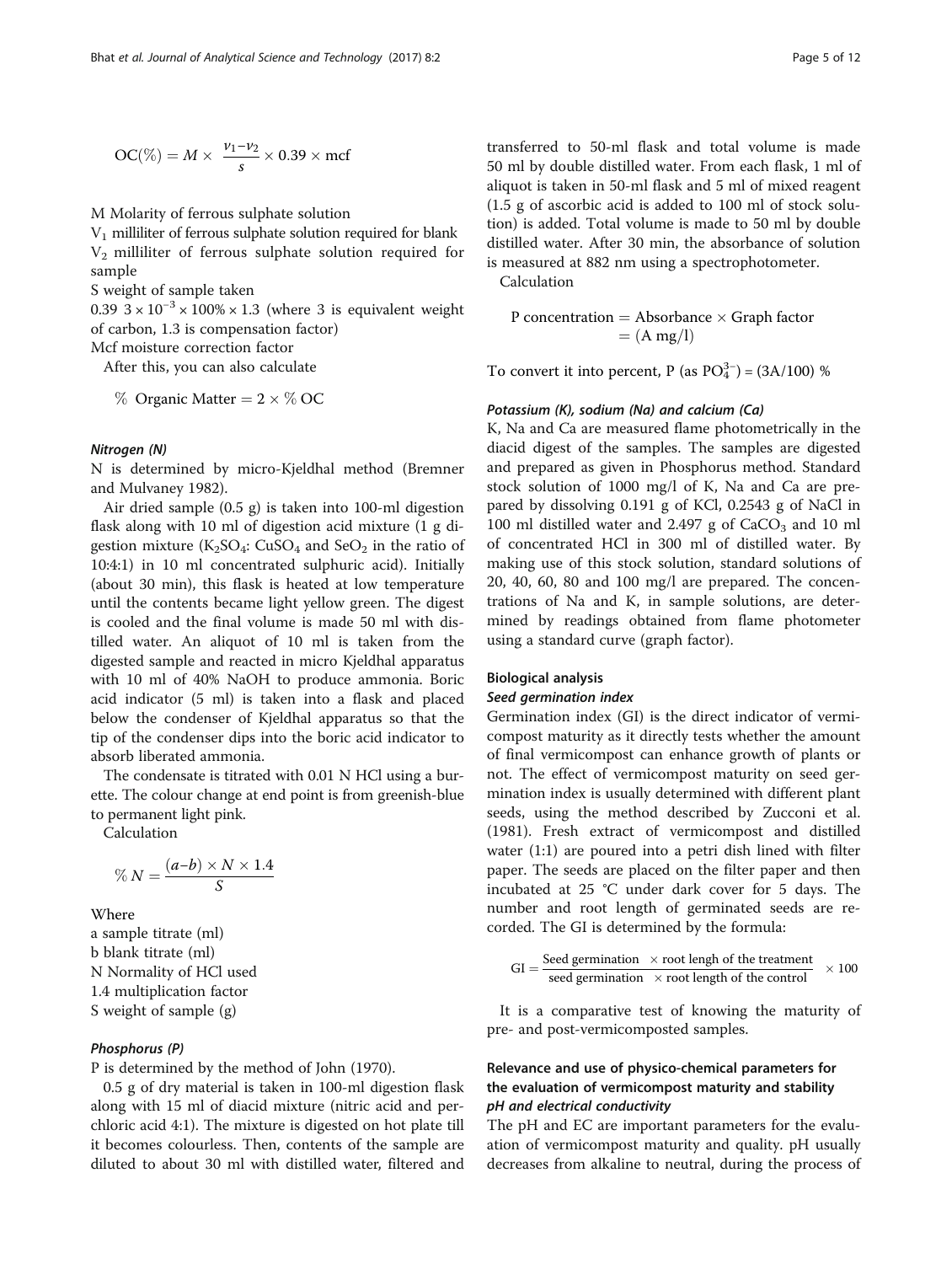vermicomposting (Suthar [2010](#page-10-0)). The change in pH towards acidic or neutrality may be due to the formation of organic acids and mineralization of organic waste which leads to the production of both the ammonium ions and humic acids (Komilis and Ham [2006](#page-10-0)). According to Ndegwa and Thompson ([2000](#page-10-0)), the changes in pH of final vermicompost are due to decomposition of organic waste into organic acids. Hogg et al. [\(2002\)](#page-10-0) reported that the vermicomposts possessing pH ranges of 6–8.5 are excellent for application of soil. EC measures the amount of salinity in an organic material and is a good indicator of vermicompost quality used in agriculture (Lim et al. [2014](#page-10-0)). According to Shak et al. ([2014](#page-10-0)), the decrease in EC during vermicomposting may be due to the precipitation or leaching of soluble salts and mineralization of organic acids. Lasaridi et al. ([2006](#page-10-0)) observed that the plants have a maximum EC tolerance limit of 4.0 mScm−<sup>1</sup> and below this value of EC, manure can be applied to soil for plant growth and development.

#### Organic carbon and carbon to nitrogen (C:N) ratio

The decrease in organic carbon during the vermicomposting process indicates complete degredation, maturity, mineralization and waste decomposition (Hait and Tare [2011](#page-10-0)). Earthworms and microbes in the feed mixtures activates microbial respiration and degradation of organic wastes, thereby increases the loss of organic carbon during the vermicomposting process (Garg and Kaushik [2005;](#page-10-0) Suthar [2006](#page-10-0)). C:N ratio is an important parameter used for determining the vermicompost maturity and stability. The C:N ratio reduction in the final vermicompost indicates rapid mineralization and decomposition of the initial raw material and is mostly used parameter for stability and maturity of organic wastes (Suthar [2008;](#page-10-0) Garg and Gupta [2011](#page-10-0); Singh et al. [2014\)](#page-10-0). According to Suthar and Singh ([2008\)](#page-11-0), the loss of carbon and addition of nitrogen during the vermicomposting process reduces the C:N ratio in the end product. A C:N ratio of <20 confirms organic waste mineralization which indicates compost maturity; however, a C:N ratio of <12 is also preferred for agricultural purpose (Shak et al. [2014\)](#page-10-0).

#### Nitrogen, phosphorus, potassium, sodium and calcium

In vermicomposting process, the earthworms and microorganisms modifies the chemical properties of initial wastes. The nutrient content in the final vermicompost is generally found to be higher than that in the initial feed stocks. According to Suthar [\(2007\)](#page-10-0), decaying tissues of dead earthworms enriches the nitrogen content of vermicompost and nitrogen transformation further increases the nitrogen in the vermicomposting process. Yadav and Garg ([2011\)](#page-11-0) demonstrate that the addition of nitrogen in final vermicompost is due to the mineralization of carbon-rich materials and decreases in pH and organic carbon content. According to Pramanik et al. [\(2007\)](#page-10-0), maximum phosphorus in the final feedstocks of vermicompost is mainly due to acid formation during organic waste decomposition and is responsible for solubilization of insoluble phosphorus. The net loss of dry mass which concentrates the phosphorus in the final feedstocks of vermicomposting also increases the phosphorus content (Ravindran and Sekaran [2010](#page-10-0)). Many researchers have reported that vermicomposting of organic materials increases the potassium, sodium and calcium concentrations in the final feed mixtures (Sangwan et al. [2010;](#page-10-0) Bhat et al. [2015a](#page-9-0); Lim and Wu [2016\)](#page-10-0). The changes in the nutrient contents (pH, electrical conductivity, organic carbon, C:N ratio, nitrogen, phosphorus, potassium, sodium) between the initial and final vermicompost suggests mineralization of organic wastes by earthworms (Table 2).

## Biological evaluation of vermicompost maturity Seed germination index

Germination index which combines the measure of seed germination and root growth of seeds is one of the most sensitive biological parameter used to evaluate toxicity and the degree of maturity and stability of vermicompost (Zucconi et al. [1981](#page-11-0); Wong et al., [2001](#page-11-0); Campitelli and Ceppi [2008\)](#page-9-0). GI value of more than 70% indicates the good compost/vermicompost maturity (Raj and Antil [2011](#page-10-0)) whereas a GI below 50% indicates an immature compost/vermicompost (Zucconi et al. [1981\)](#page-11-0). Various researchers have attempted to determine the vermicompost maturity, and the results have revealed that the vermicompost enhanced seed germination (Edwards and Burrows [1988](#page-9-0); Bachman and Metzger [2008](#page-9-0)). Majlessi et al. ([2012\)](#page-10-0) used GI as indicator of the stability and maturity of vermicompost produced from food waste. The GI value was 12.8% in the initial mixture food waste and reached a value of 58.4% at the end of the vermicomposting. The increase in GI can be due to the progress of decomposition of organic substrates and reduction of phytotoxic elements resulting from vermicomposting process. Kumar et al. [\(2013\)](#page-10-0) studied the effect of

Table 2 Physico-chemical analysis of initial and final cattle dung vermicompost

| Parameters                  | Initial cattle dung | Final vermicompost |
|-----------------------------|---------------------|--------------------|
| pH                          | $8.35 \pm 0.08$     | $7.12 \pm 0.05$    |
| $EC$ (mS/cm)                | $3.52 \pm 0.05$     | $2.82 + 0.03$      |
| Total organic carbon (%)    | $46.28 + 0.52$      | $33.79 + 0.36$     |
| $C: N$ ratio                | $34.53 + 0.26$      | $16.89 + 0.43$     |
| Total Kjeldhal nitrogen (%) | $1.34 + 0.01$       | $2.0 + 0.03$       |
| Total phosphorus (%)        | $0.59 + 0.06$       | $1.08 + 0.05$      |
| Total potassium (%)         | $2.23 + 0.04$       | $1.96 \pm 0.06$    |
| Total sodium (%)            | $8.09 + 0.28$       | $13.42 + 0.21$     |
|                             |                     |                    |

Source Bhat et al. [\(2013,](#page-9-0) [2016b\)](#page-9-0)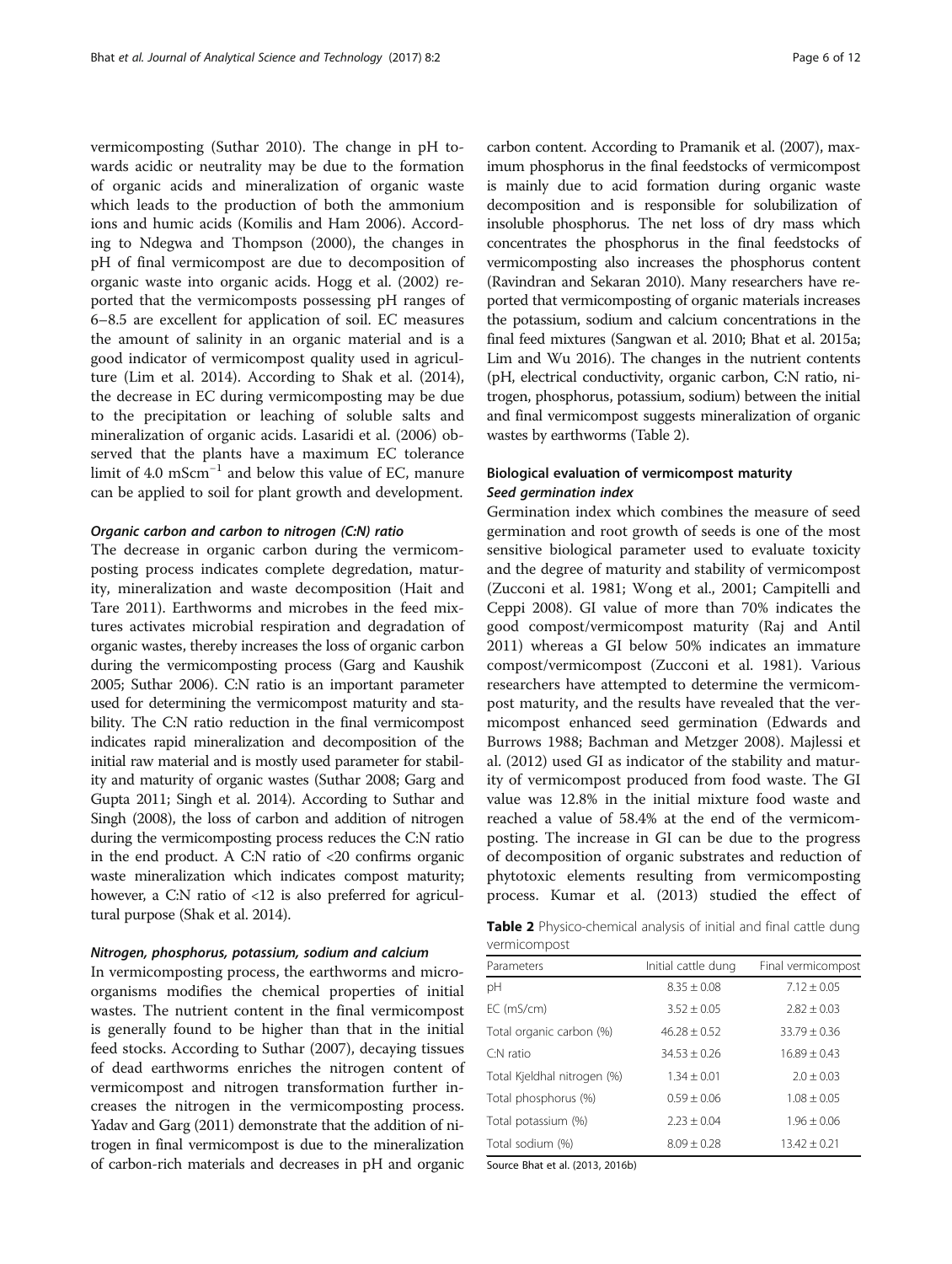vermicompost maturity on the GI of Vigna mungo seeds. The results reveal that the vermicompost samples yielded high germination rate (80%) as compared to the control (50%). GI has been widely used for the evaluation of maturity and stability of compost/vermicompost extracts (Warman [1999](#page-11-0); Paradelo et al. [2010\)](#page-10-0), because it measures the combined effect of the physical, chemical and biochemical properties. Villar et al. ([2016](#page-11-0)) observed higher GI (97.9%) of vermicompost than that of control. Earthworms were effective for reducing phytotoxic substances, suggesting a suitable level of maturation of final vermicompost produced from municipal sewage sludge. The results suggested that the GI showed that earthworms improved the sludge properties, reaching optimal values of maturation and stabilization. Unuofin et al. ([2016](#page-11-0)) observed over 80% GI for all test crops (tomato, carrot and radish). The results indicated that addition of phosphorus as rock phosphate to cow dung-waste paper mixtures in the presence of earthworms resulted in matured vermicompost and free of phytotoxins.

# Relevance and use of sophisticated techniques (SEM, FT-IR, TG and UV-vis spectroscopy) in evaluation of vermicompost maturity

Scanning electron microscopy analysis in vermicomposting Degradation of the organic substrates by earthworms is reflected by the SEM images. Earthworms ingest and grind the substrate in the gizzard. Further disaggregation by enzymes and microflora act on the substrate occurs during the passage in the gut of the earthworm (Edwards and Bohlen [1996\)](#page-9-0). Various researchers have used SEM technique to observe the changes in surface morphology of pre- and post-vermicomposted organic wastes (Ravindran et al. [2008](#page-10-0); Ravindran and Sekaran [2010;](#page-10-0) Zhao et al. [2010](#page-11-0); Li et al. [2011](#page-10-0); Unuofin and Mnkeni [2014](#page-11-0); Lim et al. [2014](#page-10-0), [2015;](#page-10-0) Kumar et al. [2014;](#page-10-0) Rajpal et al. [2014;](#page-10-0) Bhat et al. [2014](#page-9-0), [2015a](#page-9-0), [b;](#page-9-0) Lim and Wu [2015, 2016](#page-10-0); Hussain et al. [2016a\)](#page-10-0).

Ravindran et al. ([2008\)](#page-10-0) recorded SEM to know the changes in surface morphology (texture) in the control and final vermicomposted mixtures of a solid waste (animal fleshing) produced from leather industry. The study observed that the aggregates of biomass was firmly bounded in the control animal fleshing mixture, whereas the lignin and the protein matrix was broken down by worms in the final feed mixtures of animal fleshing waste. The numerous surface changes in the post-vermicomposted mixtures of animal fleshing confirmed the compost maturity and degradation of waste by earthworms. Zhao et al. [\(2010](#page-11-0)) recorded SEM during the vermicomposting of domestic wastewater sludge. The study reported that the initial sludge had a fluffy structure with maximum rod-shaped cells, whereas the fresh casts produced in the vermifilter exhibited a porous and fragmented appearance. Using SEM analysis of vermicomposted sewage sludge and cow dung, humic acid-like fraction has been observed by Li et al. ([2011\)](#page-10-0). In the initial raw samples, humic acid likefraction was characterized by flakes and fragments. However, in the final vermiproducts, humic acid-like fraction were close-grained, lumpy and possesses water permeability and ventilation for soil application.

Unuofin and Mnkeni ([2014\)](#page-11-0) confirmed the extent of humification using SEM analysis in the vermicomposts of cow dung-waste paper mixtures. The well-humified products and fine grain textures were more produced by the worm stocking densities of 12.5 g worms per kilogram. Lim et al. [\(2014\)](#page-10-0) studied SEM to identify texture changes in palm oil mill effluent amended with soil or rice straw in the presence of Eudrilus eugeniae. The SEM results revealed that the initial raw mixture was characterized by long fibers. However, the final feed mixtures were more porous and fragmented. The study indicated that the earthworms digested and fragmented rice straw leading to more surface area in the final vermicompost. Kumar et al. [\(2014](#page-10-0)) evaluated the vermicompost maturity using SEM technique during vermicomposting of flower waste. The study observed that the vermicompost particle size was smaller than the control. The final vermicompost showed numerous surface features than the control which confirms the compost maturity. Rajpal et al. ([2014\)](#page-10-0) studied SEM during the vermicomposting of organic fraction of municipal solid waste and sewage. The results revealed that final feed mixtures showed a different physical appearance than the initial raw waste. The initial raw waste was characterized by loosely packed fluffy and rod-shaped cells. However, spherical cell-like structure and reduction in rod-shaped cells were observed in the final feed mixtures. The final vermicompost was completely digested indicating that the complete degradation was observed in the presence of earthworms and microbes.

Bhat et al. ([2014\)](#page-9-0) studied SEM to identify surface changes in pressmud sludge mixed with cow dung in the presence of earthworm Eisenia fetida. The final vermicomposted samples confirmed the greater number of surface changes which indicates the mineralization of organic wastes. Bhat et al. [\(2015b\)](#page-9-0) also applied SEM technique to identify the surface changes in the pre- and post-vermicomposted samples of sugar beet mud and pulp in the presence of *E. fetida*. The aggregates of biomass were observed in the initial feed mixtures, whereas in the final feed mixtures, the lignin and protein matrix was defragmented by earthworm E. fetida resulting in a high quality vermicompost with high porosity. Lim et al. ([2015\)](#page-10-0) studied SEM to characterize changes in initial and final vermicomposted empty fruit bunches. The vermicomposted empty fruit bunches showed a different physical appearance as compared to the pre-waste of empty fruit bunches. The shape of final vermicompost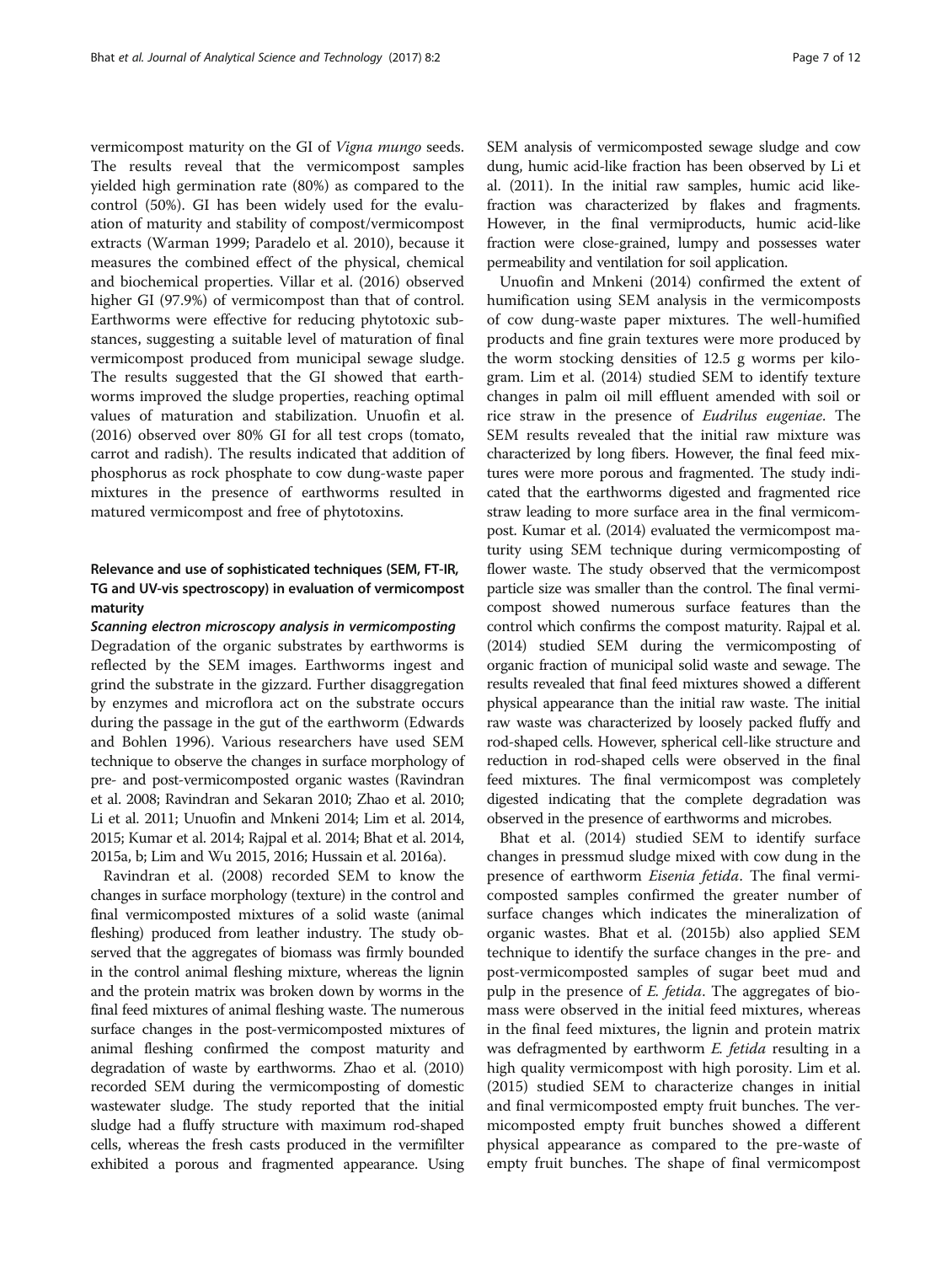was more granular with greater surface area. Lim and Wu ([2015\)](#page-10-0) also studies SEM to determine the compost maturity derived from palm oil mill effluent. The final vermicompost was found to be more fragmented and scattered in nature than the initial raw wastes and control. Vermicompost maturity of decanter cake derived from palm oil mill using SEM analysis has been observed by Lim and Wu [\(2016\)](#page-10-0). The final vermicomposted mixtures revealed a more fragmented texture than the initial waste mixtures. Hussain et al. [\(2016a\)](#page-10-0) studied SEM to identify the disaggregation of salvinia weed during its vermicomposting. The micrographs of the final vermicompost revealed strong disaggregated material as compared to that of the initial mixtures which showed contiguous structures. The SEM images clearly reflect the mineralization of salvinia weed.

#### Fourier transform infrared spectroscopy analysis in vermicomposting

Mineralization of organic matter and degradation of complex aromatics (lignin, polyphenols) into simpler compounds (carbohydrates, lipids) by earthworms can be analyzed by FT-IR spectroscopy. FT-IR spectroscopy technique indicates compost maturity/stability and is a promising technique for identification of functional groups in composting/vermicomposting. Sen and Chandra [\(2007](#page-10-0)) applied FT-IR spectra to estimate humic acid derived from sugar industry wastes, which showed broad band at 3400– 3300 cm−<sup>1</sup> . The carboxylic groups and aromatic structures decreased in the final vermicomposted mixtures indicating extensive decomposition during vermicomposting process. Ravindran et al. [\(2008](#page-10-0)) applied FT-IR spectroscopy technique to identify the chemical structural changes in the control and final vermicomposted mixtures of a solid waste (animal fleshing) produced from leather industry. The deformation of bands at 1100 and 2925 cm−<sup>1</sup> in the final vermicomposted mixtures confirms degradation for cellulose, hemicelluloses, lipid and fat. The FT-IR spectral results confirmed the reduction of polypeptides, polysaccharides and aromatic structures in the final vermicomposted samples indicating extensive mineralization and vermicompost maturity.

FT-IR spectroscopy analysis of non-recyclable paper waste and cow dung has been observed by Gupta and Garg [\(2009](#page-10-0)). The FT-IR spectra confirmed reduction in aliphatic compounds in the final vermicomposted mixtures. The band height reduction at 3100–3600  $cm^{-1}$  was observed in the vermicomposted samples as compared to that in the raw waste. Decrease in peak intensities of final vermicomposted samples at 2783–2879 cm<sup>-1</sup> in the aliphatic region confirms decomposition of aliphatic compounds. Deka et al. [\(2011](#page-9-0)) applied FT-IR spectroscopy in distillation waste biomass of java citronella (Cymbopogon winterianus Jowitt.). The authors confirmed that the FT- IR spectra of final vermicomposted mixtures revealed increased nitrogen compounds and decreased aliphatic and aromatic compounds as compared to the prevermicomposted waste mixtures which indicate degradation of biowaste during vermicomposting process. In vermicomposted samples, the presence of less intensity of peak for CH<sub>2</sub> and CH<sub>3</sub> at 2915 and 2846 cm<sup>-1</sup> indicates the decrease of aliphatic compounds which indicates the stabilization or decomposition of biowaste material. Ali et al. [\(2012\)](#page-9-0) applied FT-IR spectroscopy in vegetable waste, tree leaves, saw dust and cow dung mixtures using rotary drum composting process. The results confirmed that the seasonal variation and composting time determines the decrease in aliphatic and polysaccharide components. Lv et al. [\(2013](#page-10-0)) applied FT-IR spectra on water extractable organic matter (WEOM) extracted from vermicomposting process of cattle dung. The results indicated a decreasing trend of aliphatic C–H stretching at 2936–2958 cm−<sup>1</sup> that confirms lipids and carbohydrate degradation. In general, decrease of aliphatic compounds, N-containing groups, carbohydrates and enrichment of aromatic components in the WEOM confirmed the organics transformation and maturity during the vermicomposting of cattle dung.

FT-IR spectroscopy analysis of Parthenium mediated vermicompost has been analyzed by Rajiv et al. ([2013](#page-10-0)). The FT-IR spectra showed functional groups of metabolites which indicates stabilization and degradation of Parthenium weed by vermicomposting process. The FT-IR spectra of final vermicomposted mixtures revealed the absence of parthenin toxin and phenols as compared to the initial feed mixture. Ravindran et al. [\(2013\)](#page-10-0) applied FT-IR spectroscopy for biodegradation of fermented animal fleshing mixed with leaf litter and cow dung using earthworm E. eugeniae. The results revealed that the appearance of COO groups and relative reduction in OH,  $CH<sub>3</sub>$  and  $CH<sub>2</sub>$  groups in vermicomposted mixtures indicated decrease in aliphatic compounds and organic waste mineralization. El Ouaqoudi et al. ([2015\)](#page-10-0) used FT-IR spectroscopy analysis for the evaluation of lignocelullose compost maturity (date palm waste). The infrared spectroscopy revealed an increase in aromaticity and polysaccharide reduction which indicates increase in humification/mineralization during composting process. Hussain et al. [\(2015\)](#page-10-0) applied FT-IR spectroscopy to identify the toxic constituents of lantana eliminated by vermicomposting. The FT-IR spectra confirmed that the phenols and the sesquiterpene lactones of lantana were destroyed by vermicomposting and the lignin content of lantana was also reduced in the final vermicompost.

Lim and Wu [\(2016\)](#page-10-0) applied FT-IR spectroscopy for vermicompost maturity of decanter cake produced from palm oil mill. The infrared spectroscopy of initial feed mixtures was characterized by a broad peak at 3282 cm<sup>-1</sup> (O–H stretch), 2921 and 2852 cm<sup>-1</sup> (C–H stretch), 1743 cm<sup>-1</sup>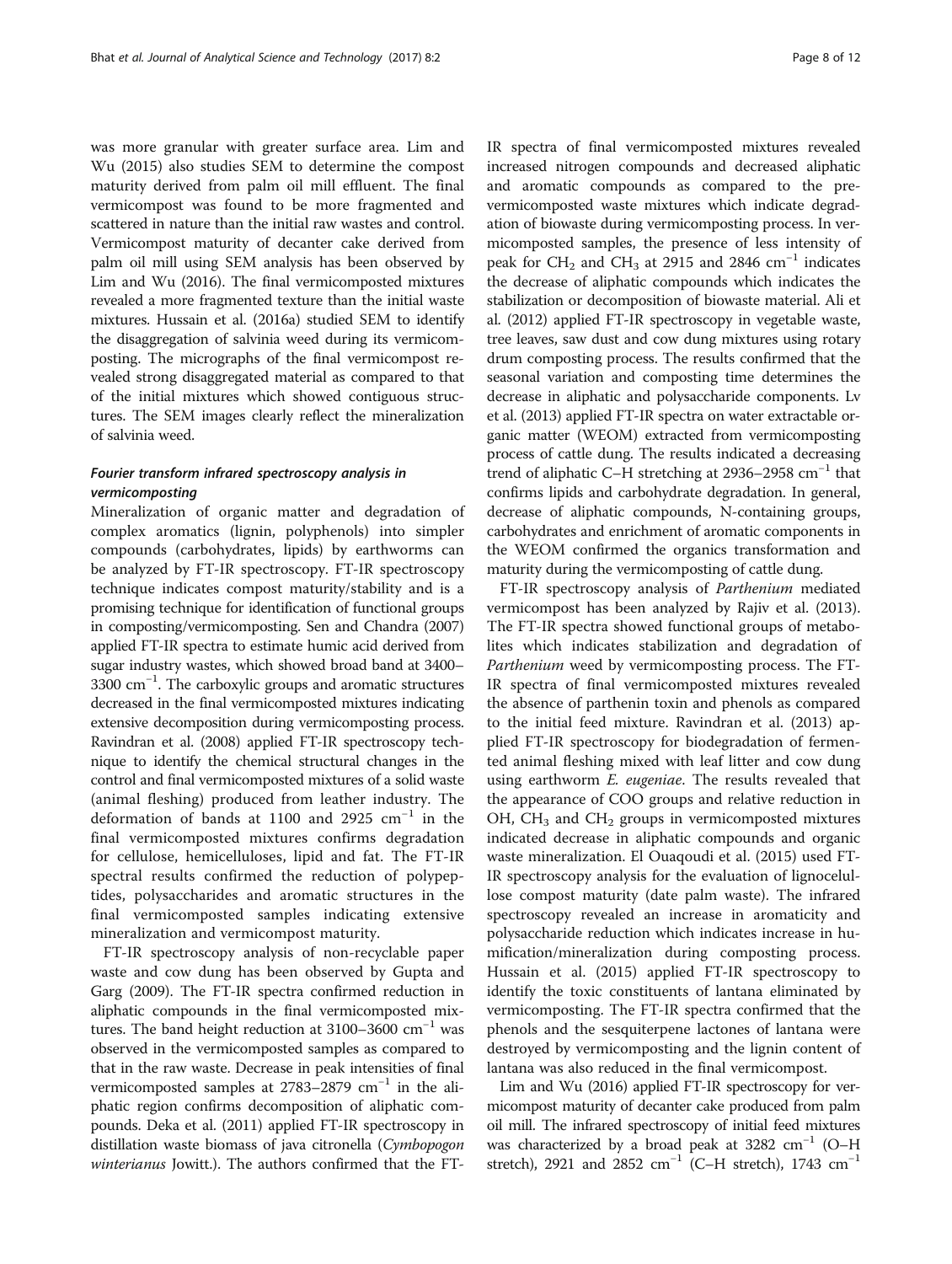(C=O stretch) and intense peak at 1031 cm−<sup>1</sup> (C–O stretch) region. After vermicomposting, the infrared spectra of final feed mixtures showed reductions in 3100–3600, 2921 and 2852 cm<sup>-1</sup> region and could be due to the mineralization of carbohydrates and aliphatic compounds. The results revealed that the E. eugeniae in vermicomposting of decanter cake helped in the stabilization and mineralization process. Das et al. ([2016\)](#page-9-0) applied FT-IR technique to confirm stability of toxic jute mill waste amended with cow dung and vegetable waste employing earthworm species, Metaphire posthuma. FTIR spectroscopy analysis results observed a higher maturity and stability of vermicomposted jute mill waste as compared to the traditional (without earthworm) product. The presence of aliphatic C–H stretching, stretching vibration of –OH and HOH bonds, and C–C stretching were highly compatible in the vermicomposted samples of jute mill waste. This indicates the waste degradation and mineralization through vermicomposting process. So, FT-IR spectroscopy is an essential instrument to analyze the quality or maturity of end product after vermicomposting in order to use it as perfect manure.

#### Thermogravimetric (TG) analysis in vermicomposting

In vermicomposting, TG analysis reveals the decomposition and net mineralization by earthworms. TG analysis is one of the important parameters in evaluation of vermicompost maturity. Ali et al. ([2012](#page-9-0)) used TG analysis to study compost maturity in vegetable waste, tree leaves, saw dust and cow dung mixtures using rotary drum composting process. The results revealed that the weight loss at two different temperatures in feed mixtures of summer and spring season were 5–10% higher than that of winter season. The authors confirmed that the spring and summer season composting gave higher decomposition and maturity of organic wastes than the winter season. Ravindran et al. [\(2013](#page-10-0)) used TG analysis to identify the mass loss for biodegradation of fermented animal fleshing waste mixed with leaf litter and cow dung using earthworm E. eugeniae. TG analysis of initial feed mixtures showed maximum mass loss where as lower loss of mass was observed in the final feed mixtures of vermicomposting as these mixtures attained stability. This minimum mass loss may be due to the decomposition of organic waste by worm E. eugeniae. The TG curves in the temperature range of 200–500 °C of all feed mixtures showed mineralization and thermal degradation of aromatic structures.

Fernandez-Gomez et al. ([2015\)](#page-10-0) observed that the earthworm increases the weight losses of humic acids (HAs) obtained from tomato-plant debris (TD) and paper mill sludge. The changes in the HAs' chemical composition during vermicomposting may be due to the joint action of earthworms and microbes. El Ouaqoudi et al. [\(2015\)](#page-10-0) used thermogravimetric analysis for

evaluation of compost maturity of two wastes (date palm waste with couch-grass clippings and date palm waste alone). The authors observed the reduction of mass loss in both the composts which indicates degradation of aromatic structures, aliphatic compounds and carbohydrates. Lim and Wu [\(2015\)](#page-10-0) studied TG analysis to determine the vermicompost maturity derived from palm oil industry effluent. The authors observed that the TG curves of final vermicompost had lower loss of mass as compared to the pre-vermicomposted waste of palm oil industry effluent which indicates higher maturity of vermicompost. The total mass losses were 82, 67 and 72% for pre-, final vermicompost and control respectively at temperature of 1000 °C. Lim and Wu [\(2016\)](#page-10-0) also applied TG analysis for vermicompost maturity of decanter cake produced from palm oil mill. The TG peaks observed losses of organic wastes in the temperature of 200–600 ° C. The authors indicated degradation of aromatic compounds, aliphatic structures and carbohydrates. The TG curves of initial waste, final vermicompost and control were found at 438, 468 and 455 °C, respectively. The study indicated that the final vermicompost of decanter cake was more stabilized than the initial wastes. Hussain et al. ([2016a](#page-10-0)) studied TG analysis during vermicomposting of salvinia weed. The TG analysis revealed that the maxmimum mass loss (75.4%) was observed in the initial substrate whereas in the final vermicompost maximum mass loss was only 66.25%. The results indicated net mineralization during the vermicomposting of salvinia weed.

## Ultraviolet-visible (UV-vis) spectroscopy analysis in vermicomposting

The spectroscopy technique is widely used for determining the maturity in vermicompost material. Gieguzynska et al. ([1998\)](#page-10-0) and Sellami et al. [\(2008\)](#page-10-0) suggested three important regions where exact absorbance could be measured in the UV-vis spectra: (1) the absorption at 280 nm indicates the beginning of the transformation of lignin and aliphatic compounds, (2) the absorption at 472 nm indicates the beginning of organic macromolecules depolymerisation and humification, and (3) the absorption at 664 nm is an indication of a highly humified material with a high degree of aromatic compounds and oxygen content in the stabilization phase. Ravindran et al. ([2013\)](#page-10-0) performed UV-vis spectroscopy analysis to assess the degree of humification during vermicomposting of fermented animal fleshing waste. The absorbance ratios  $(Q_{2/6}, Q_{4/6})$ and  $Q_{2/4}$ ) in all treatments decreased and reached minimum at the end. The humification index decreased in treated mixtures with earthworms compared to that in the treated mixtures without earthworm. Low humification index in the final vermicompost indicates a high level of organic material humification. Lim and Wu [\(2015\)](#page-10-0) studied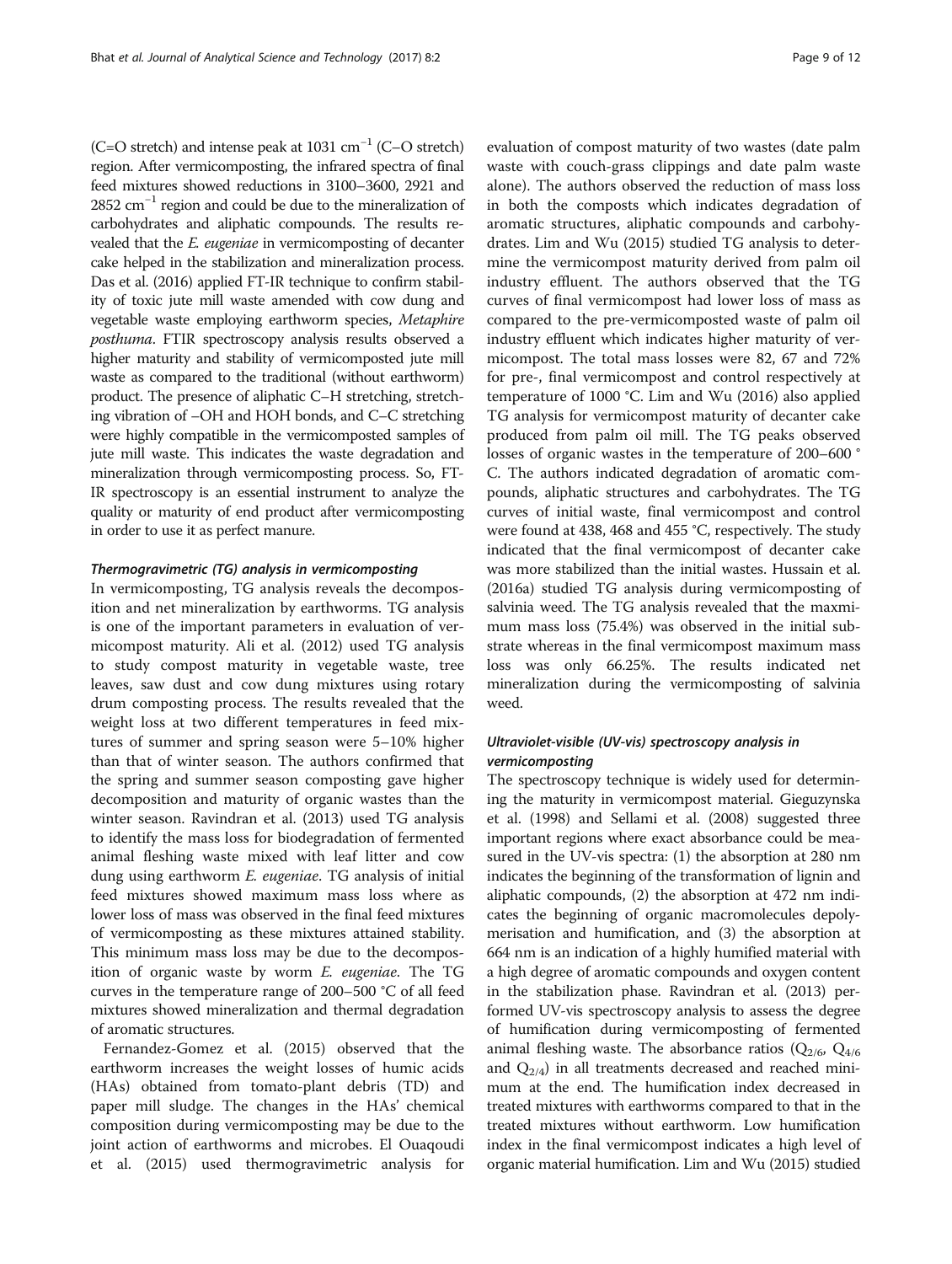<span id="page-9-0"></span>UV-vis spectroscopy analysis to determine the degree of humification during vermicomposting of palm oil industry effluent. The UV-vis spectra of the final vermicompost showed wider shoulder as compared to initial waste mixtures, reflecting the maturity of the final vermicompost. The results indicated that both the humification index ratios ( $Q_{2/6}$ ,  $Q_{2/4}$ ) were lower in the final vermicompost as compared to initial wastes. The decreases in humification index ratios ( $Q_{2/6}$ ,  $Q_{2/4}$ ) indicates decomposition and degradation of organic compounds by earthworms. Hussain et al. [\(2016b](#page-10-0)) studied UV-vis spectroscopy analysis to assess the degree of humification during vermicomposting of toxic parthenium weed. The results reveal that the humification index  $(Q_{4/6})$  values of initial parthenium weed (7.29) were reduced (1.89) after vermicomposting. The reduction in the humification index of final vermicomposted parthenium weed indicates weed's transformation into a strongly humified and matured material. Hussain et al. ([2016c](#page-10-0)) also confirmed the high level of humification during the vermicomposting of toxic and allelopathic ipomoea weed. The findings indicated that the humification index  $(Q_{4/6})$  values of toxic weed reduced from 7.74 to 1.90 in the final vermicompost. The fall of humification index achieved after vermicomposting of ipomoea weed indicates high level of humification by earthworms. The earthworm along with microorganisms accelerates the decomposition and stabilization of organic material and turns it into stable humus.

#### **Conclusions**

The determination of maturity and stability of vermicompost is essential before it can be used for agricultural application. Use of instrumental techniques such as SEM, FT-IR, TG and UV-vis spectroscopy analysis revealed major beneficial transformations and featured changes in the characteristics of organic wastes during the process of vermicomposting. The physico-chemical and biological parameters also confirmed rapid decomposition and mineralization by earthworms. None of the techniques give us the exact information on the maturity of vermicompost that is why different techniques have been used for evaluation of vermicompost maturity. The results of many authors revealed that these techniques confirmed complete organic matter mineralization which indicates the vermicompost attains maturity and stability and thus can be applied for agricultural purposes. Quality of the end product of any vermicomposting process has been always an important issue for commercial application of this technology. Use of sophisticated techniques/instruments will help to solve the use of end product as good manure for end users.

#### Abbreviations

Ca: Calcium; EC: Electrical conductivity; FT-IR: Fourier transform infrared spectroscopy; GI: Germination index; K: Potassium; MPa: Megapascal; mScm<sup>-1</sup>: : Milli semen per centimetre; N: Nitrogen; Na: Sodium; OC: Organic carbon;

P: Phosphorus; SEM: Scanning electron microscopy; TG: Thermogravimetry; UVvis: Ultraviolet-visible spectroscopy; WEOM: Water extractable organic matter

#### Acknowledgements

Sartaj Ahmad Bhat is thankful to the UGC, New Delhi, for the UGC-BSR Fellowship and Department of Botanical and Environmental Sciences, Guru Nanak Dev University, Amritsar, Punjab, India, for the necessary lab facilities.

#### Authors' contributions

SAB collected and reviewed the literature and drafted the manuscript. JS provided guidance and improved the quality of the manuscript. APV provided guidance and resources, helped in the designing and finalized the manuscript. All authors read and approved final manuscript.

#### Competing interests

The authors declare that they have no competing interests.

#### Author details

<sup>1</sup>Department of Botanical and Environmental Sciences, Guru Nanak Dev University, Amritsar, India. <sup>2</sup>PG Department of Zoology, Khalsa College Amritsar, Punjab, India.

#### Received: 17 September 2016 Accepted: 24 January 2017 Published online: 28 January 2017

#### References

- Ali M, Bhatia A, Kazmi AA, Ahmed N. Characterization of high rate composting of vegetable market waste using Fourier transform-infrared (FT-IR) and thermal studies in three different seasons. Biodegradation. 2012;23:231–42.
- Bachman GR, Metzger JD. Growth of bedding plants in commercial potting substrate amended with vermicompost. Bioresour Technol. 2008;99:3155–61.
- Bhat SA, Singh J, Vig AP. Vermiremediation of dyeing sludge from textile mill with the help of exotic earthworm Eisenia fetida Savigny. Environ Sci Pollut Res. 2013;20:5975–82.
- Bhat SA, Singh J, Vig AP. Genotoxic assessment and optimization of pressmud with the help of exotic earthworm Eisenia fetida. Environ Sci Pollut Res. 2014; 21:8112–23.
- Bhat SA, Singh J, Vig AP. Potential utilization of bagasse as feed material for earthworm Eisenia fetida and production of vermicompost. Springerplus. 2015a;4:11.
- Bhat SA, Singh J, Vig AP. Vermistabilization of sugar beet (Beta vulgaris L) waste produced from sugar factory using earthworm Eisenia fetida: genotoxic assessment by Allium cepa test. Environ Sci Pollut Res. 2015b;22:11236–54.
- Bhat SA, Bhatti SS, Singh J, Sambyal V, Nagpal A, Vig AP. Vermiremediation and phytoremediation: eco approaches for soil stabilization. Austin Environ sci. 2016a;1(2):1006.
- Bhat SA, Singh J, Vig AP. Effect on growth of earthworm and chemical parameters during vermicomposting of pressmud sludge mixed with cattle dung mixture. Procedia Environ Sci. 2016b;35:425–34.
- Bhat SA, Singh J, Vig AP. Management of sugar industrial wastes through vermitechnology. Int Lett Nat Sci. 2016c;55:35–43.
- Bremner JM, Mulvaney RG. Nitrogen-total. In: Page AL, Miler RH, Keeney DR, editors. Methods of soil analysis. Part 2. American Society of Agronomy, Madison, Wisconsin, USA. 1982. p. 595–624.
- Campitelli P, Ceppi S. Chemical, physical and biological compost and vermicompost characterization: a chemometric study. Chemometr Intell Lab. 2008;90:64–71.
- Chikae M, Ikeda R, Kerman K, Morita Y, Tamiya E. Estimation of maturity of compost from food wastes and agro-residues by multiple regression analysis. Bioresour Technol. 2006;97:1979–85.
- Das S, Deka P, Goswami L, Sahariah B, Hussain N, Bhattacharya SS. Vermiremediation of toxic jute mill waste employing Metaphire posthuma. Environ Sci Pollut Res. 2016. doi:[10.1007/s11356-016-6718-x.](http://dx.doi.org/10.1007/s11356-016-6718-x)
- Deka H, Deka S, Baruah CK, Das J, Hoque S, Sarma NS. Vermicomposting of distillation waste of citronella plant (Cymbopogon winterianus Jowitt.) employing Eudrilus eugeniae. Bioresour Technol. 2011;102:6944–50.
- Edwards CA, Bohlen PJ. Biology and ecology of earthworm. 3rd ed. London: Chapman and Hall; 1996. p. 426.
- Edwards CA, Burrows I. The potential of earthworm composts as plant growth media. In: Edwards CA, Neuhauser E, editors. Earthworms in waste and environmental management SPB. The Hague: Academic; 1988. p. 21–32.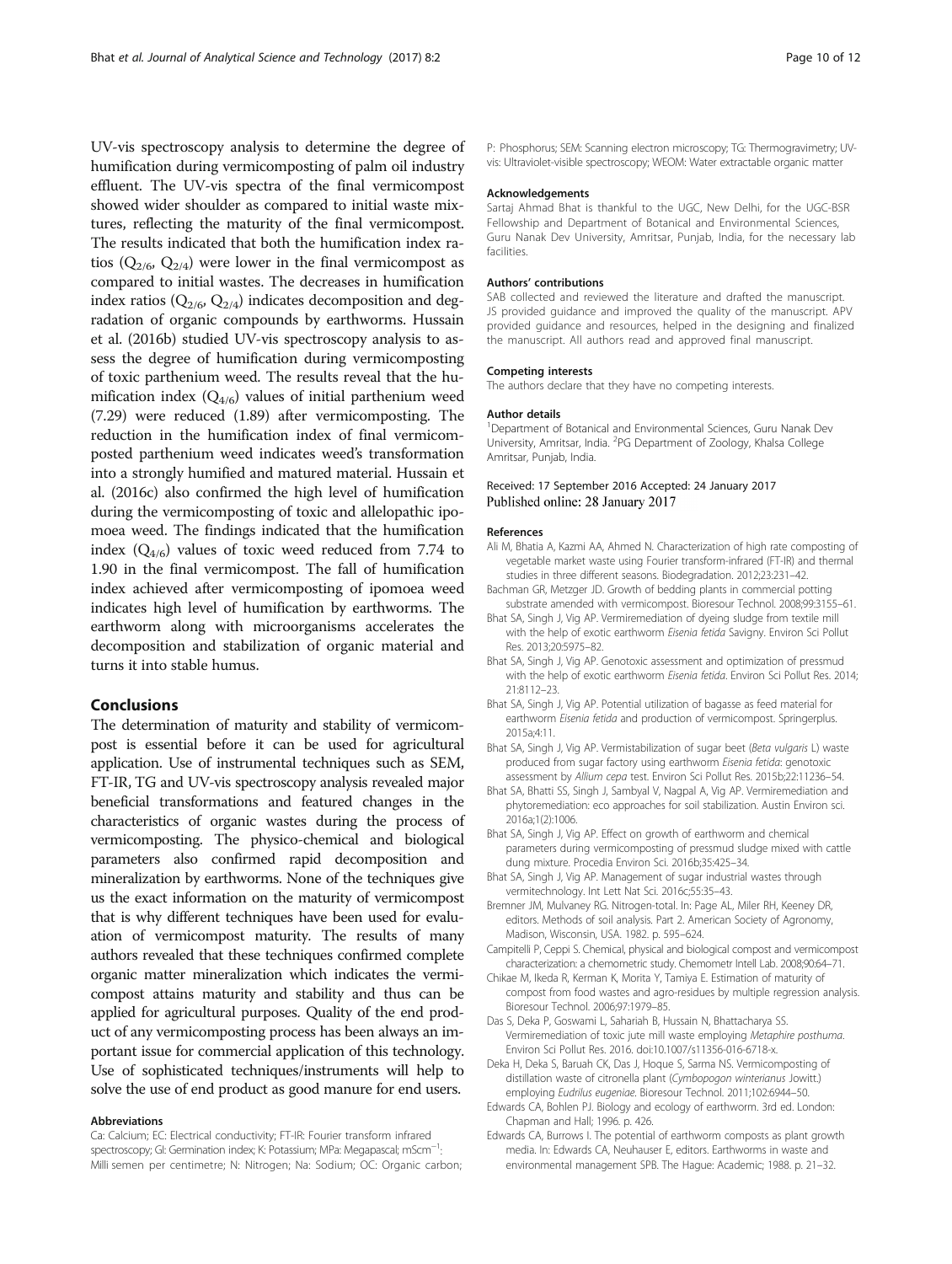- <span id="page-10-0"></span>El Ouaqoudi FZ, El Fels L, Lemee L, Ambles A. Evaluation of lignocelullose compost stability and maturity using spectroscopic (FTIR) and thermal (TGA/TDA) analysis. Ecol Eng. 2015;75:217–22.
- Fernandez-Gomez MJ, Nogales R, Plante A, Plaza C, Fernandez JM. Applications of a set of complementary techniques to understand how varying the proportion of two wastes affects humic acids produced by vermicomposting. Waste Mange. 2015;35:81–8.
- Garg VK, Gupta R. Optimization of cow dung spiked pre-consumer processing vegetable waste for vermicomposting using Eisenia fetida. Ecotoxicol Environ Saf. 2011;74:19–24.
- Garg VK, Kaushik P. Vermistabilization of textile mill sludge spiked with poultry droppings by an epigeic earthworm Eisenia foetida. Bioresour Technol. 2005;96:1063–71.
- Gieguzynska E, Kocmit A, Gołezbiewska D. Studies on humic acids in eroded soils of Western Pomerania. In: Zaujec A, Bielek P, Gonet SS, editors. Humic substances in ecosystems. Nitra: Slovak Agricultural University; 1998. p. 35–41.
- Gomez-Brandon M, Lazcanoa C, Domíngueza J. The evaluation of stability and maturity during the composting of cattle manure. Chemosphere. 2008;70:436–44.
- Grube M, Lin JG, Lee PH, Kokorevicha S. Evaluation of sewage sludge based compost by FT-IR spectroscopy. Geoderma. 2006;130:324–33.
- Gupta R, Garg VK. Vermiremediation and nutrient recovery of non-recyclable paper waste employing Eisenia fetida. J Hazard Mater. 2009;162:430–9.
- Hait S, Tare V. Vermistabilization of primary sewage sludge. Bioresour Technol. 2011;102:2812–20.
- Hogg D, Eaviono E, Caimi V, Amlinger F, Devliegher W, Brinton W, Antler S. Comparison of composts standards within the programme (WARP), Oxon. 2002.
- Hussain N, Abbasi T, Abbasi SA. Vermicomposting eliminates the toxicity of lantana (Lantana camara) and turns it into a plant friendly organic fertilizer. J Hazard Mater. 2015;298:46–57.
- Hussain N, Abbasi T, Abbasi SA. Vermiremediation of an invasive and pernicious weed salvinia (Salvinia molesta). Ecol Eng. 2016a;91:432–40.
- Hussain N, Abbasi T, Abbasi SA. Transformation of the pernicious and toxic weed parthenium into an organic fertilizer by vermicomposting. Int J Environ Stud. 2016b;73:731–45.
- Hussain N, Abbasi T, Abbasi SA. Vermicomposting-mediated conversion of the toxic and allelopathic weed ipomoea into a potent fertilizer. Process Saf Environ. 2016c;103:97–106.
- John MK. Colorimetric determination of phosphorus in soil and plant material with ascorbic acid. Soil Sci. 1970;109:214–20.
- Karathanasis AD, Harris WG. Quantitative thermal analysis of soil materials. In: Amonette JE, Zelazny LW, editors. Quantitative methods in soil mineralogy. Soil Science Society of America, Madison WI. 1994. p. 360–411.
- Komilis DP, Ham RK. Carbon dioxide and ammonia emissions during composting of mixed paper, yard waste and food waste. Waste Manage. 2006;26:62–70.
- Komilis DP, Tziouvaras IS. A statistical analysis to assess the maturity and stability of six composts. Waste Manage. 2009;29:1504–13.
- Kumar DS, Kumar PS, Rajendran NM, Anbuganapathi G. Compost maturity assessment using physicochemical, solid-state spectroscopy, and plant bioassay analysis. J Agric Food Chem. 2013;61:11326–31.
- Kumar DS, Kumar PS, Rajendran NM, Kumar VU, Anbuganapathi G. Evaluation of vermicompost maturity using scanning electron microscopy and paper chromatography analysis. J Agric Food Chem. 2014;62:2738–41.
- Lasaridi K, Protopapa I, Kotsou M, Pilidis G, Manios T, Kyriacou A. Quality assessment of composts in the green market: the need for standards and quality assurance. J Environ Manag. 2006;80:58–65.
- Li X, Xing M, Yang J, Huang Z. Compositional and functional features of humic acid-like fractions from vermicomposting of sewage sludge and cow dung. J Hazard Mater. 2011;185:740–8.
- Lim SL, Wu TY. Determination of maturity in the vermicompost produced from palm oil mill effluent using spectroscopy, structural characterization and thermogravimetric analysis. Ecol Eng. 2015;84:515–9.
- Lim SL, Wu TY. Characterization of matured vermicompost derived from valorization of palm oil mill byproduct. J Agric Food Chem doi. 2016. doi[:10.1021/acs.jafc.](http://dx.doi.org/10.1021/acs.jafc.6b00531) [6b00531](http://dx.doi.org/10.1021/acs.jafc.6b00531).
- Lim SL, Wu TY, Clarke C. Treatment and biotransformation of highly polluted agro-industrial wastewater from palm oil mill into vermicompost using earthworms. J Agric Food Chem. 2014;62:691–8.
- Lim PN, Wu TY, Clarke C, Nik Daud NN. A potential bioconversion of empty fruit bunches into organic fertilizer using Eudrilus eugeniae. Int J Environ Sci Technol. 2015;2:2533–44.
- Lim SL, Lee LH, Wu TY. Sustainability of using composting and vermicomposting technologies for organic solid waste biotransformation: recent overview, greenhouse gases emissions and economic analysis. J Clean Prod. 2016;111:262–78.
- Lv B, Xing M, Yang J, Qi W, Lu Y. Chemical and spectroscopic characterization of water extractable organic matter during vermicomposting of cattle dung. Bioresour Technol. 2013;132:320–6.
- Majlessi M, Eslami A, Saleh HN, Mirshafieean S, Babaii S. Vermicomposting of food waste: assessing the stability and maturity. Iranian J Environ Health Sci Technol. 2012;9:25.
- Ndegwa PM, Thompson SA. Effect of C- to- N ratio on vermicomposting of biosolids. Bioresour Technol. 2000;75:7–12.
- Nelson DW, Sommers LE. Total carbon, organic carbon, and organic matter. In: Page AL, Miller RH, Keeney DR, editors. Method of soil analysis. Part 2. American Society of Agronomy, Madison, Wilcosin. 1982. p. 539–79.
- Ostos JC, Lopez-Garrido R, Murillo JM, Lopez R. Substitution of peat for municipal solid waste and sewage sludge based composts in nursery growing media: effect on growth and nutrition of the native shrub Pistacia lentiscus. Bioresour Technol. 2008;99:1793–800.
- Paradelo R, Moldes AB, Prieto B, Sandu RG, Barral MT. Can stability and maturity be evaluated in finished composts from different sources? Compost Sci Util. 2010;18:22–31.
- Plante AF, Fernandez JM, Leifeld J. Application of thermal analysis techniques in soil science. Geoderma. 2009;153:1–10.
- Pramanik P, Ghosh GK, Ghosal PK, Banik P. Changes in organic –C, N, P and K and enzyme activities in vermicompost of biodegradable organic wastes under limiting and microbial inoculants. Bioresour Technol. 2007;98:2485–94.
- Raj D, Antil RS. Evaluation of maturity and stability parameters of composts prepared from agro-industrial wastes. Bioresour Technol. 2011;102:2868–73.
- Rajiv P, Rajeshwari S, Venckatesh R. Fourier transform-infrared spectroscopy and Gas chromatography-mass spectroscopy: reliable techniques for analysis of Parthenium mediated vermicompost. Spectrochim Acta Mol Biomol Spectrosc. 2013;116:642–5.
- Rajpal A, Bhargava R, Chopra AK, Kumar T. Vermistabilization and nutrient enhancement of anaerobic digestate through earthworm species Perionyx excavatus and Perionyx sansibaricus. J Mater Cycle Waste Manage. 2014;16:219–26.
- Ravindran B, Sekaran G. Bacterial composting of animal fleshing generated from tannery industries. Waste Manag. 2010;30:2622–30.
- Ravindran B, Dinesh SL, John Kennedy L, Sekaran G. Vermicomposting of solid waste generated from leather industries using epigeic earthworm Eisenia foetida. Applied Biochem Biotechnol. 2008;151:480–8.
- Ravindran B, Sravani R, Mandal AB, Contreras-Ramos SM, Sekaran G. Instrumental evidence for biodegradation of tannery waste during vermicomposting process using Eudrilus eugeniae. J Therm Anal Calorim. 2013;111:1675–84.
- Sangwan P, Kaushik CP, Garg VK. Vermicomposting of sugar industry waste (pressmud) mixed with cow dung employing an epigeic earthworm Eisenia foetida. Waste Manag Res. 2010;28:71–5.
- Sellami F, Hachicha S, Chtourou M, Medhioub K, Ammar E. Maturity assessment of composted olive mill wastes using UV spectra and humification parameters. Bioresour Technol. 2008;99:6900–7.
- Sen B, Chandra TS. Chemolytic and solid-state spectroscopic evaluation of organic matter transformation during vermicomposting of sugar industry wastes. Biores Technol. 2007;98:1680–3.
- Shak KPY, Wu TY, Lim SL, Lee CA. Sustainable reuse of rice residues as feedstocks in vermicomposting for organic fertilizer production. Environ Sci Pollut Res. 2014;21:1349–59.
- Singh J, Kaur A, Vig AP. Bioremediation of distillery sludge into soil-enriching material through vermicomposting with the help of Eisenia fetida. Applied Biochem Biotechnol. 2014;174:1403–19.
- Smidt E, Meissl K. The application of Fourier transform infrared (FT-IR) spectroscopy in waste management. Waste manage. 2007;27:268–76.
- Suthar S. Potential utilization of Guar gum industrial waste in vermicompost production. Bioresour Technol. 2006;97:2474–7.
- Suthar S. Vermicomposting potential of perionyx sansibaricus (Perrier) in different waste materials. Bioresour Technol. 2007;98:1231–7.
- Suthar S. Bioconversion of post-harvest residues and cattle shed manure into value added products using earthworm Eudrilus eugeniae. Ecol Eng. 2008;32:206–14.
- Suthar S. Pilot-scale vermireactors for sewage sludge stabilization and metal remediation process: comparison with small-scale vermireactors. Ecol Eng. 2010;36:703–12.